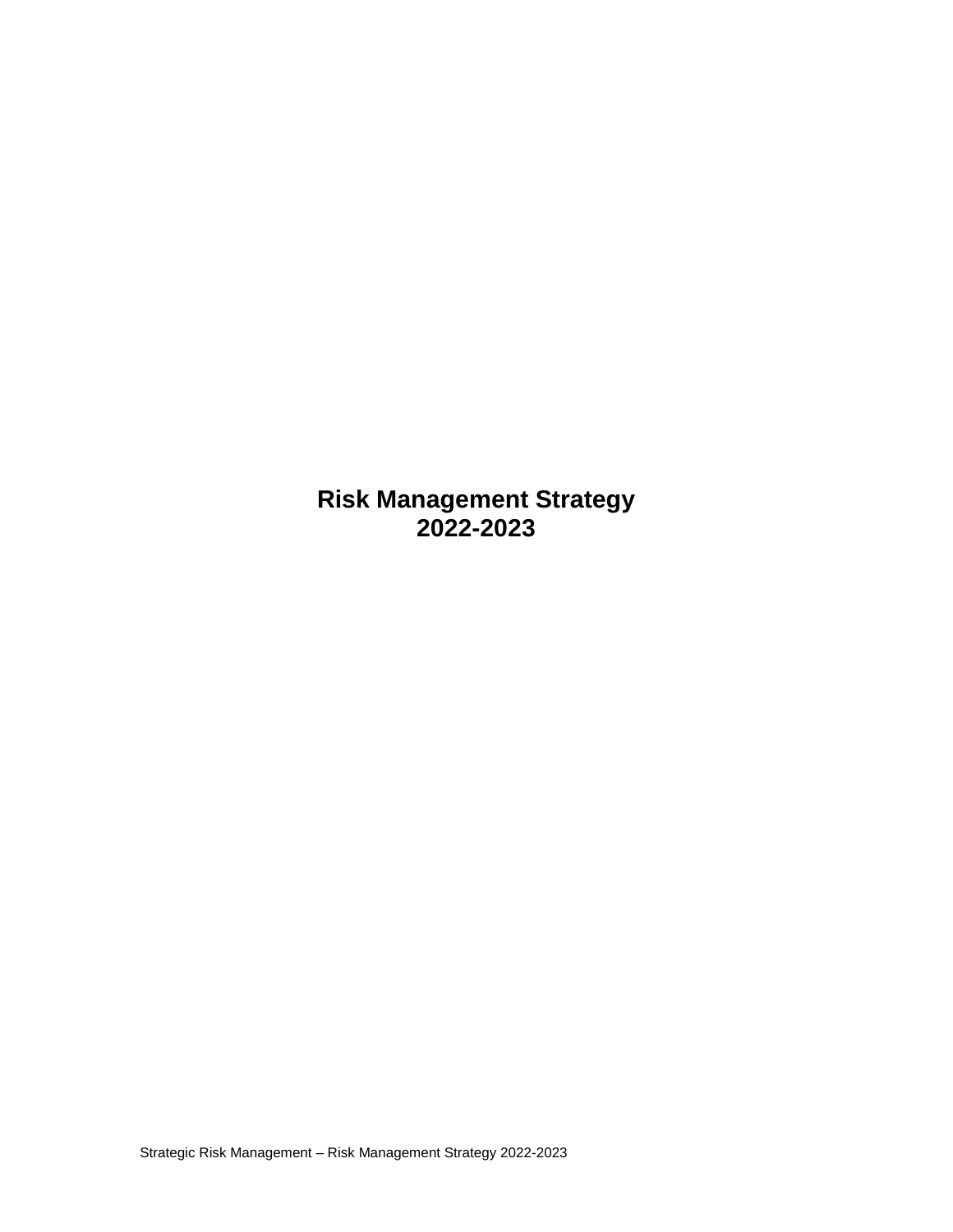## **Gravesham Borough Council Risk Management Strategy 2022-2023**

## **1 Introduction**

- 1.1 Gravesham Borough Council pursues a forward-looking and dynamic approach to delivering services to the local community, in doing so the authority is exposed to risk both in terms of threats and loss of opportunities. (The table in Appendix I provides a brief outline of the major elements of risk to which Gravesham Borough Council could potentially be exposed). The authority recognises that risks are inevitable and, in practice, cannot be entirely avoided; therefore the council will tolerate a certain degree of risk when pursuing objectives, executing strategies and delivering services.
- 1.2 The council will consider risk in most of its activities and decisions. Reports to the council's Management Team and Members require risks associated with the decision being taken to be considered. The council's project management approach also recognises the need to identify, manage and monitor risks as a contributing factor to effective project management.
- 1.3 To ensure the council's risk appetite remains reasonable and does not exceed acceptable levels the authority has adopted a prudential approach to risk taking, whereby decisions are made within the parameters of the council's internal control arrangements as set out within the constitution. In addition, to help drive continuous improvement and promote good risk management practices, a Risk Management Strategy has been developed which supports the following key systems:
	- Corporate governance
	- Community focus
	- Structures and processes
	- Service delivery arrangements
	- Use of resources
	- Standards of conduct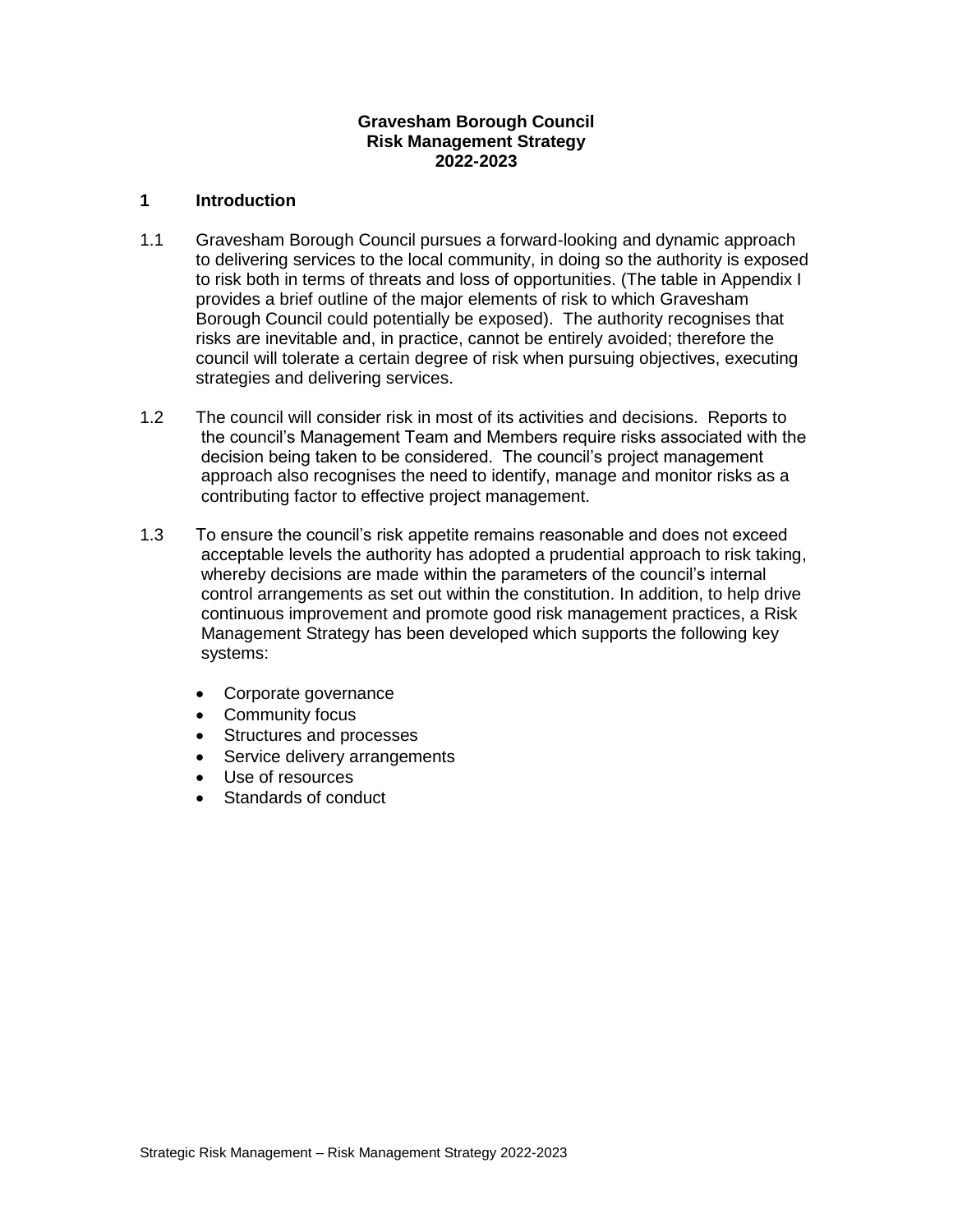## **2 The aims & objectives of the Risk Management Strategy**

- 2.1 The purpose of the risk management strategy is to embed risk management into the daily operations of the council. Good risk management will lead to good management, good performance, good stewardship of public money, good public engagement and, ultimately, good outcomes for citizens and service users.
- 2.2 The aim of the Risk Management Strategy is to:
	- Ensure the security of Council assets
	- Ensure the safety and well-being of Members, employees and service users.
	- Safeguard the reputation and image of the organisation.
	- Prevent litigation and criminal prosecution.
	- Prevent corruption, fraud and financial losses.
	- Minimize the overall cost of risk to the organisation.
	- Protect the quality of service delivered.
	- Manage organisational, political and technological changes.
	- **Ensure the integrity of the organisation.**
	- Ensure sound ethical conduct and probity.
- 2.3 The objectives of the Risk Management Strategy is to ensure officers and Members**:**
	- Adopt a logical and systematic approach to identifying, analysing, evaluating, treating, and monitoring and reporting all risks, associated with any activity, objective, function or process within which they become involved.
	- Evaluate the consequence and likelihood of risks to measure their severity.
	- Utilise the Risk Management Process and structure to minimise losses and maximise opportunities.
	- Manage to a reasonable level, all types of risk to which the organisation is exposed including Environmental, Financial, Strategic and Operational.
	- Be actively involved in using the risk management process to evaluate risks associated with Corporate and Service objectives including risks involved in failing to achieve these objectives.
	- Maintain at all times safe, places of work, systems of work, equipment, materials for work, together with a safe and healthy working environment.
	- Keep all work activities under review by carrying out regular risk assessments, internal and external audits so as to identify all matters likely to affect the safety of members, employees, service users, Partners, visitors and others, as well as the effective and efficient running of organisational processes.
	- Participate with other bodies including the Council's insurers to develop and share risk management best practice.
	- Implement policies, procedures, preventative and protective measures information and training for employees and others based on the outcome of such risk assessments / audits, as are necessary to adequately control risk.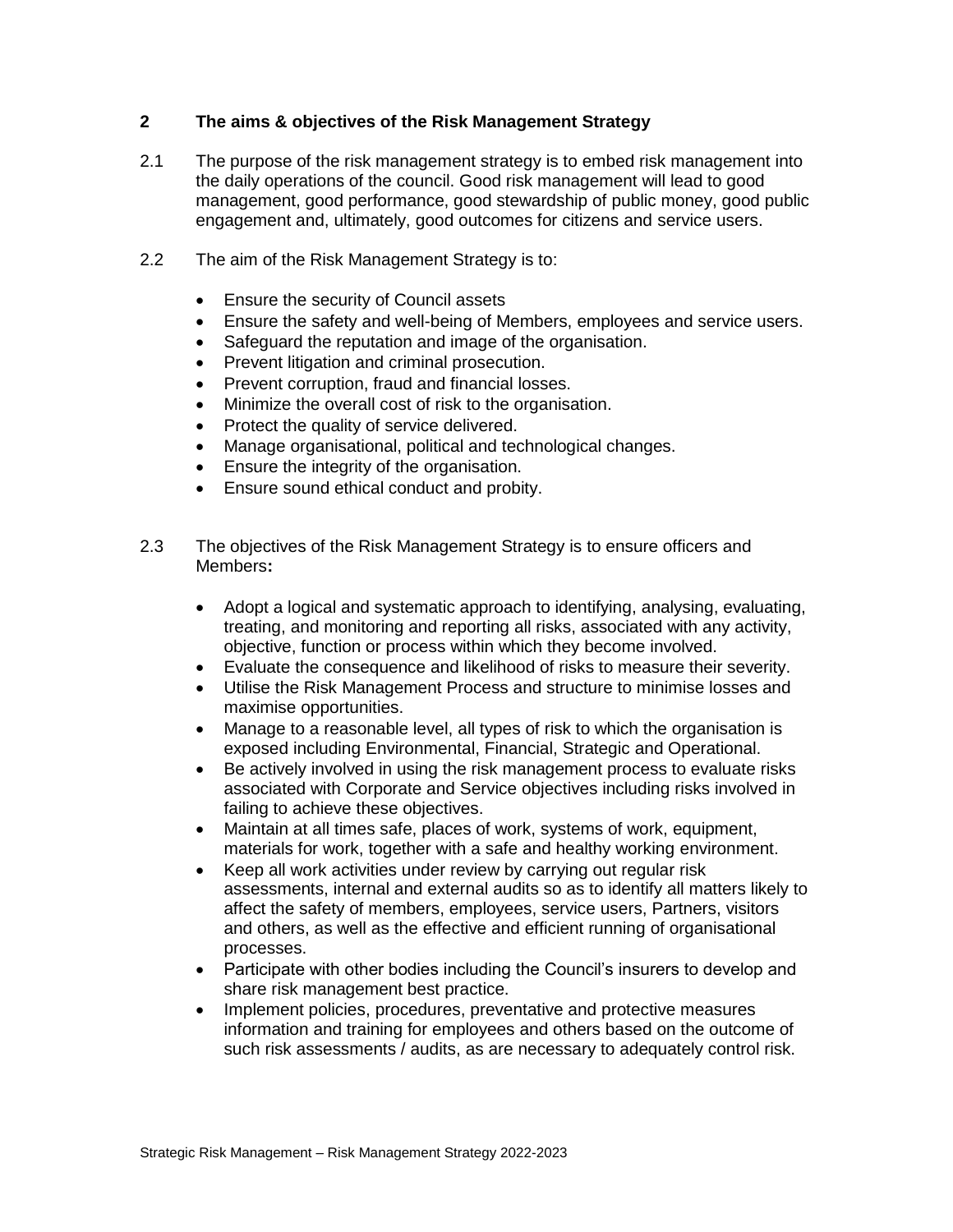## **3 The importance of good risk management**

- 3.1 Risk management is considered the central part of an organisations strategic management. A robust risk management process can help create a culture of "no surprises" by enabling risks attaching to an organisation's activities to be proactively identified, evaluated and appropriately treated thereby increasing the probability of success, and reducing both the probability of failure and the uncertainty of achieving objectives. The benefits of good risk management can be seen in illustration I.
- 3.2 A robust risk management process will help raise awareness and understanding of:
	- the nature and extent of the risks facing the organisation;
	- the extent and categories of risks that are regarded as acceptable
	- the likelihood and potential impact of risks materialising;
	- the ability to reduce the incidence of impact on the organisation of risks that do materialise;
	- the significance of regular and on-going monitoring and reporting of risks including implementation of early warning mechanisms;
	- the cost of operating particular controls relative to the benefit obtained in managing related risks;
	- the importance of conducting, an annual review of the internal control systems that are in place;
	- the results that are reported from the annual review as well as the explanation of actions to be taken to address any significant concerns identified.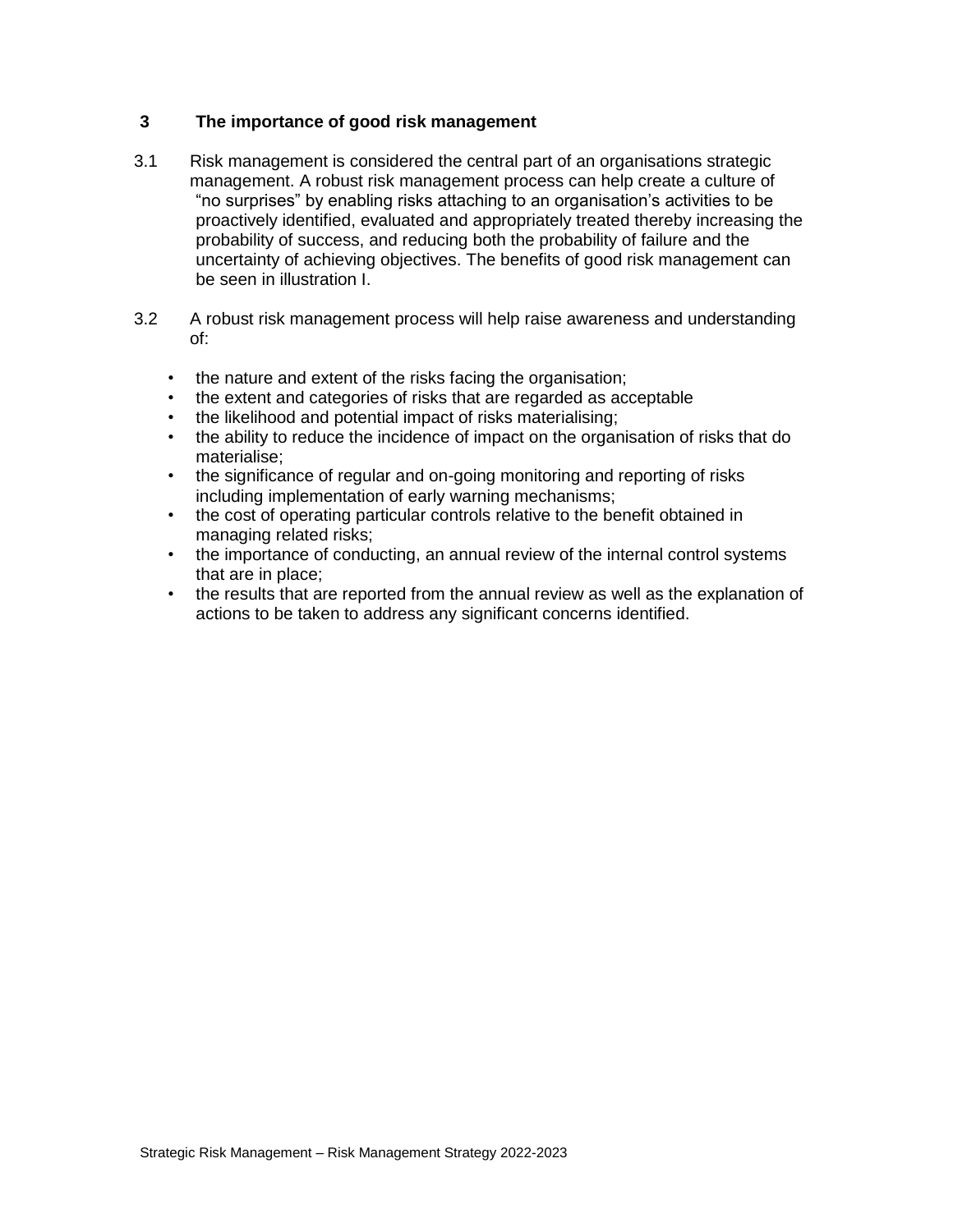## **Illustration I**

The Benefits of Good Risk Management

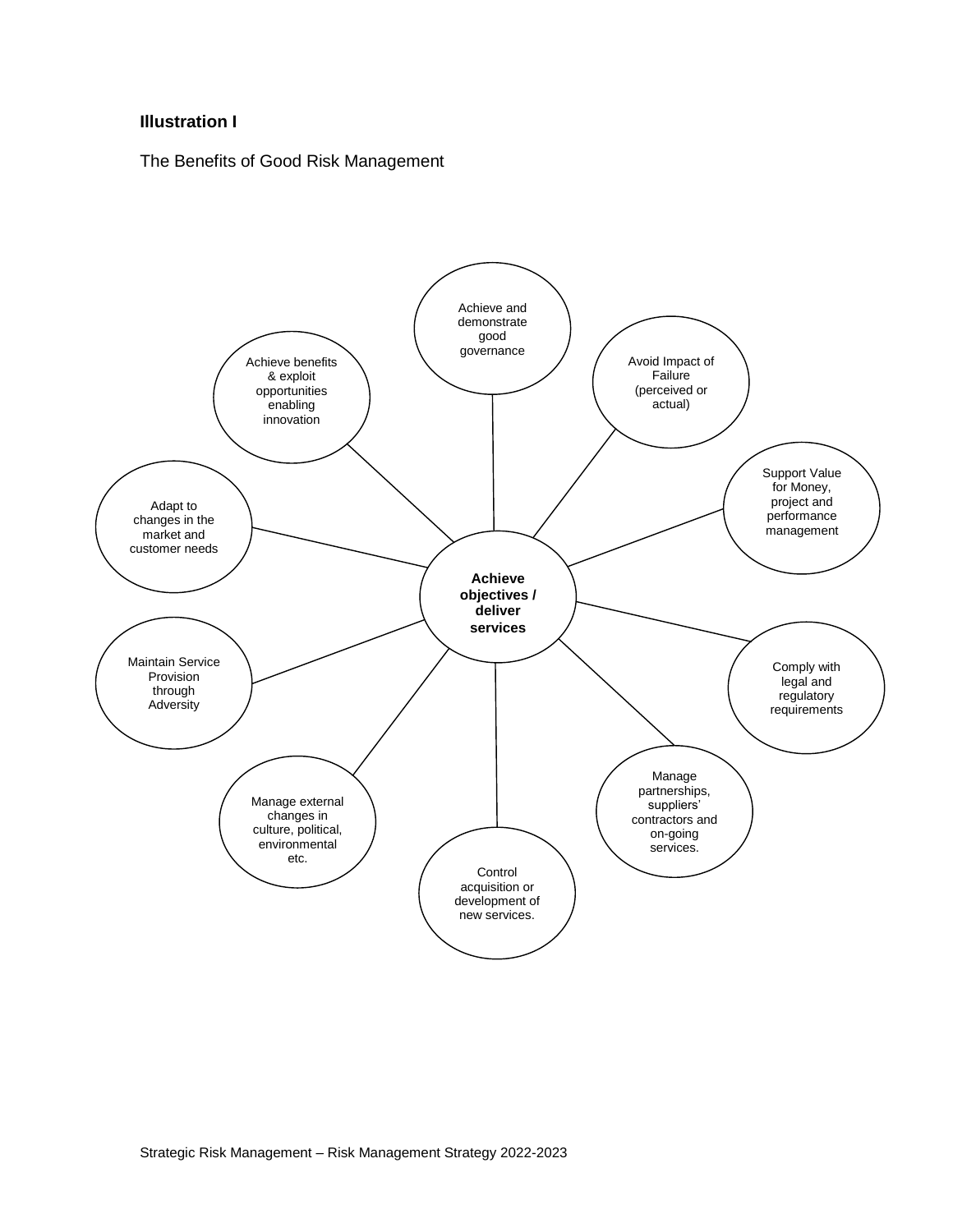## **4 The risk management process**

4.1 An annual strategic risk management exercise to identify, analyse and prioritise risks that may affect the ability of the council to achieve its objectives is conducted by the authority. There are a number of critical steps that are taken during the risk management exercise and these are as follows:

## 4.2 **Identifying risks**

Potential risks that may arise are identified by Members, Management Team, Wider Management Team and Service Managers, so that informed decisions can be made about policies and/or service delivery methods. They may be general, relating to the environment within which the council operates, or specific, relating to a key area of service delivery.

## 4.3 **Analysing risks**

Available data is used to provide information to help assess the **likelihood** of any risk arising or the potential **impact** on the councils activities. The council has introduced a risk matrix which is a numerical scoring system for analysing risks that have been identified by the council: (The risk matrix can be seen at Appendix II)

## 4.4 **Profiling risks**

Risks are profiled according to their likelihood and severity as follows:

| High risk   | A total risk scoring 10 or above (red).       |
|-------------|-----------------------------------------------|
| Medium risk | A total risk scoring between 5 and 9 (amber). |
| Low risk    | A total risk scoring 4 or below (green).      |

#### 4.5 **Prioritising risks**

Risks are prioritised based on the how the council decides to approach each risk. Control action is then determined based on tolerance and aversion to risk balanced against the availability of resources.

#### 4.6 **Determining actions on risk**

 A course of action can then be determined based on whether the risk is to be Transferred, Tolerated, Treated or Terminated.

#### 4.7 **Controlling risk**

 Once appropriate action is determined for each risk, the process of controlling that risk commences. This involves either Treating/Terminating/Tolerating or Transferring the risk and/or alleviating its potential impact.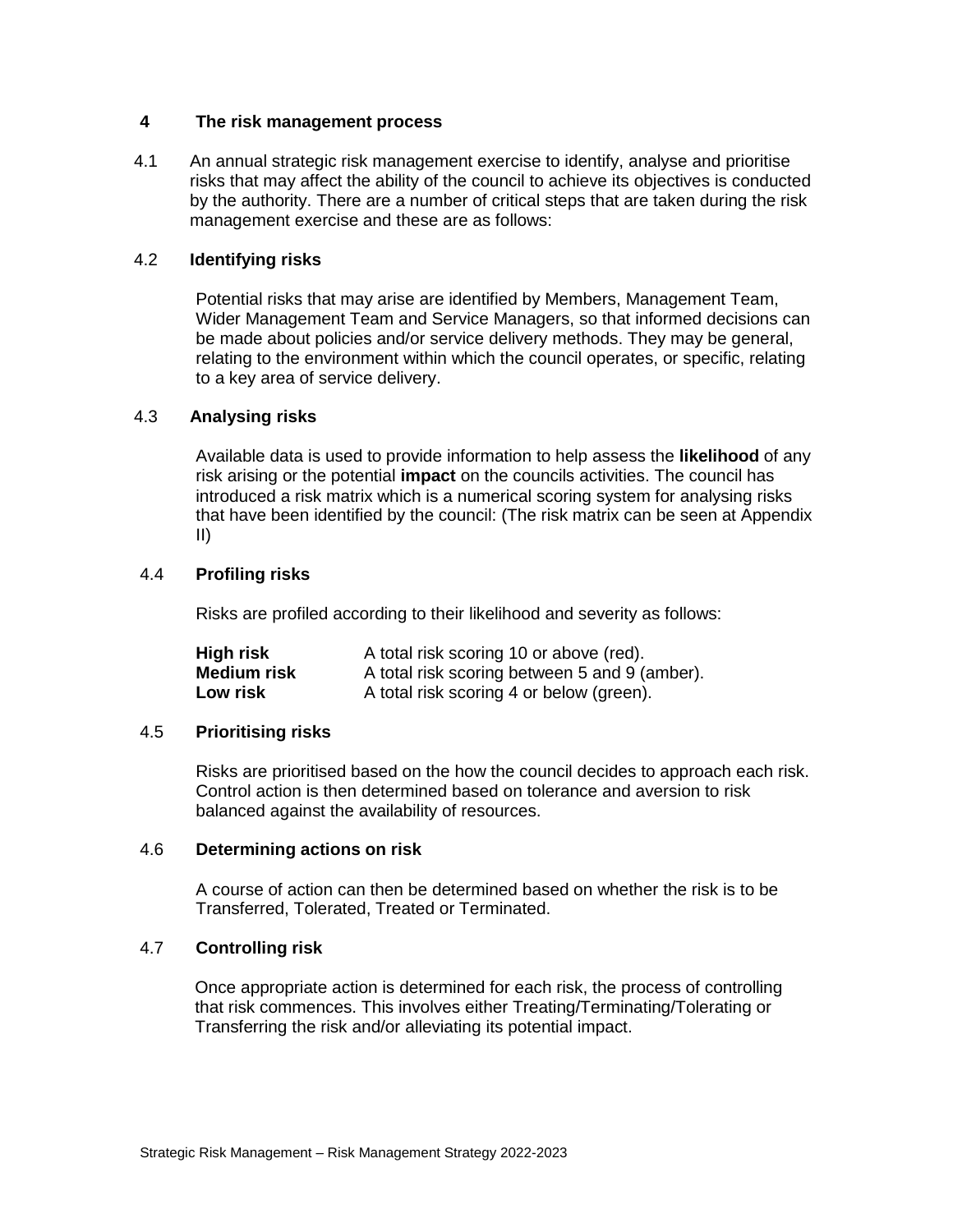## 4.8 **Monitoring, progress reporting and recording risks**

Once risks have been identified, evaluated, their control action agreed and implemented, risks must be monitored and their progress should be formally reported so that:

- The adequacy of control actions that have been implemented can be reviewed
- Changes in the severity of risks can be promptly identified and reported
- Additional action to further control escalating risks can be promptly undertaken
- Actions being carried out to control risks in respect of strategies that have been executed, or objective's that have been met can be terminated
- Lessons can be learned for future risk assessments and decision making.
- 4.10 All risks identified during the risk management process are recorded in either the Corporate Risk Register; and or individual Service Risk Registers. The purpose of risk registers is to document:
	- Details of each risk, their severity and the monitoring and control actions that have been agreed to control each risk.
	- Details of person(s) who are responsible for monitoring and controlling risks and reporting on their progress.
	- Details of whether or not agreed controls are effectively managing risks
	- Details of what additional control actions are necessary to ensure intended actions are being achieved
	- Details of any new and emerging risks.

## **5 The roles and responsibilities of various key individuals and groups in relation to risk management**

5.1 Responsibility for risk management runs throughout the council. Specific roles and responsibilities have been identified so that risk management is embedded in the culture of the council. (Table (i) in Appendix III shows the roles and responsibilities of various key individuals and groups in relation to risk management and Table (ii) shows the annual risk reporting programme)

#### **6 Links to Governance issues**

6.1 The following governance arrangements have been identified as having links to the councils Risk Management Strategy: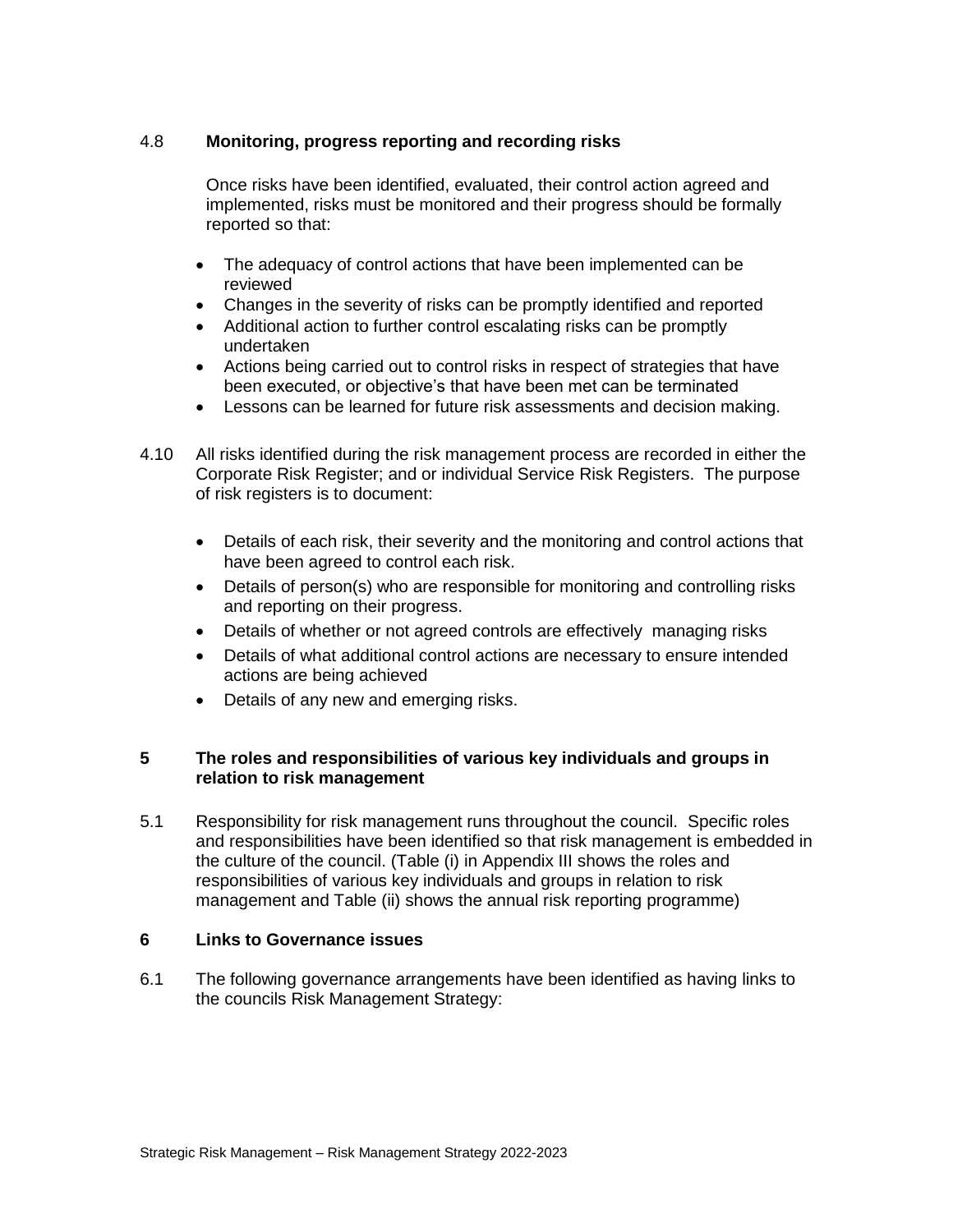## 6.2 **Systems of internal control**

To ensure departments operate in an efficient and effective manner Service Managers are responsible for ensuring appropriate processes and procedures that incorporate adequate controls exist and are followed thereby enable the authority to;

- Comply with statutory and management requirements.
- Safeguard assets.
- Maintain accurate and secure records.
- Identify and correct any errors, omissions or oversights.
- 6.3 The council as a whole operates within a framework of policies and procedures intended to direct the activity of the council and ensure transparency in decision making. The Constitution forms the main spine of these arrangements and includes the council's financial procedure rules and contract procedure rules. Responsible officers are expected to ensure that effective internal control arrangements are incorporated into the design or development of systems and procedures. Such arrangements would include ensuring adequate segregation of duties, authorisation and physical security controls to protect the council from error, misappropriation or loss.
- 6.4 Compliance with internal controls is reviewed by the council's Internal Audit function. Internal Audit is an independent, objective assurance and consulting function designed to add value and improve an organisation's operations. It helps the organisation accomplish its objectives by bringing a systematic, disciplined approach to evaluate and improve the effectiveness of risk management, control and governance processes.

#### 6.5 **Control environment**

The councils control environment comprises of its system of governance, risk management process and system of internal control these systems are designed to ensure:

- Risk management is embedded into the activity of the organisation.
- Achievement of the organisations objectives is established and monitored
- Compliance with established policies, procedures, laws and regulations
- Staff are trained and equipped to manage risk in a way appropriate to their authority
- Resources are used economically effectively and efficiently to facilitate continuous improvement.
- Finances are prudently managed and reported.
- Performance is effectively managed and reported.
- 6.6 All managers are responsible for ensuring the councils objectives are delivered with proper controls in place and through the effective and efficient use of resources thereby providing value for money. Controls are reported through the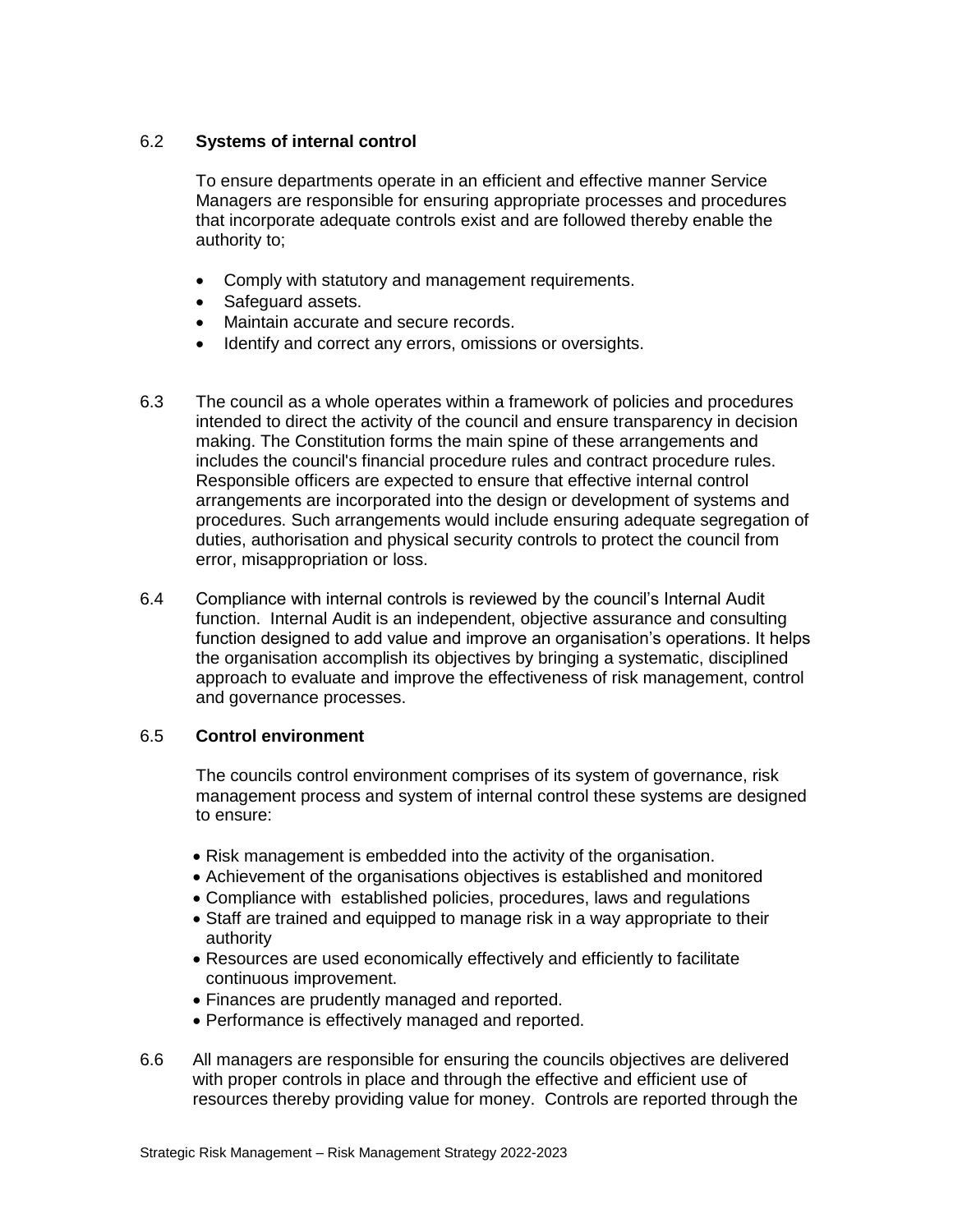Annual Governance Statement, to ensure that systems are delivering consistent, predictable and effective results in or to meet service or corporate objectives.

## 6.7 **Data Quality**

 The councils approach to delivering and improving data quality across the whole authority is outlined in the **Data Quality Policy**. The policy demonstrates the council's commitment to ensuring that all information retained or provided by the council is accurate, reliable and fit for purpose.

#### 6.8 **Anti-Fraud and corruption**

The councils approach to all forms of fraud and corruption is detailed in the Anti-Fraud & Corruption Strategy. The strategy is designed to

- encourage prevention;
- promote detection, and
- support investigation of fraud, bribery and corruption

#### 6.9 **Whistleblowing**

The councils Whistleblowing Policy aims to ensure openness, probity and accountability by encouraging Officers and others, who have serious concerns about any aspect of the council's work, to come forward and voice their concerns within the council, without fear of reprisals, rather than overlooking a problem or "blowing the whistle" outside.

#### 6.10 **Money Laundering**

In order to prevent the use of council services and personnel for money laundering, the council has developed an **Anti-Money Laundering Policy** that sets out internal procedures to ensure

- Potential areas where money laundering may occur are identified.
- All legal and regulatory requirements are complied with
- Actual or suspected cases of money laundering activity are appropriately reported

#### 6.11 **Business Continuity Management**

Service Managers are responsible for documenting Business Continuity Plans relevant to their service areas, so that critical functions and services can continue to be provided and there is effective recovery in the event of and following a disruption or catastrophic event.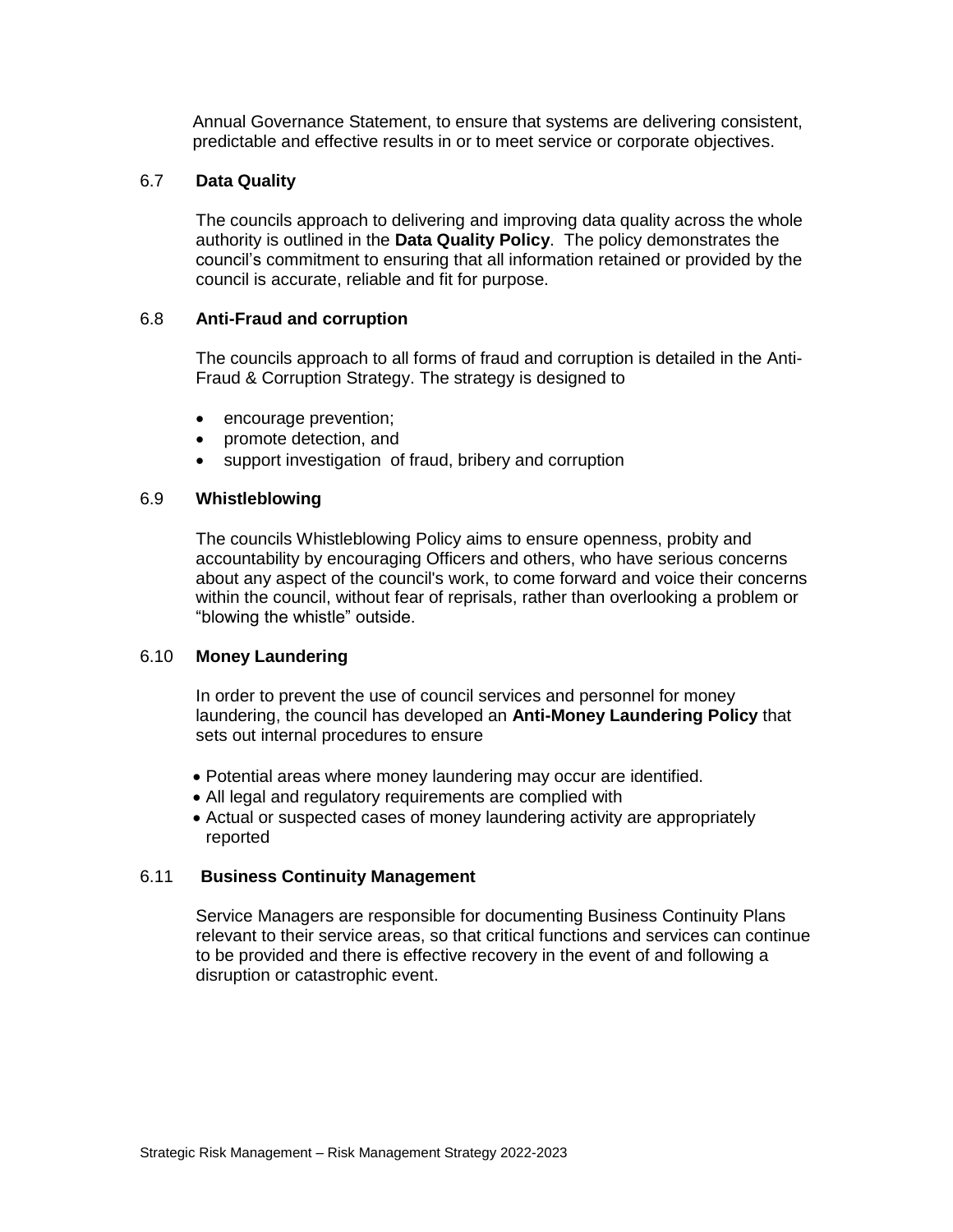The two categories in which the range of risks facing Gravesham Borough Council can be placed into is **Strategic Risks** and **Operational Risks**. The table below provides a brief outline of the major elements of risk facing Gravesham Borough Council) under both categories

| <b>Strategic Risks</b>                                                                                                                                      | <b>Operational Risks</b>                                                                                                                                                                                                            |
|-------------------------------------------------------------------------------------------------------------------------------------------------------------|-------------------------------------------------------------------------------------------------------------------------------------------------------------------------------------------------------------------------------------|
| Political Risks; arising from changes in<br>political control or significant policy changes at<br>a national or local level                                 | Professional Risks: associated with the<br>professional competence of Officers employed<br>by the authority.                                                                                                                        |
| Economic Risks: arising from changes in the<br>economic climate                                                                                             | Financial Risk: associated with inadequate<br>financial planning resulting in lack of funding                                                                                                                                       |
| Social Risks: arising from unanticipated<br>effects of changes in demographic, residential<br>or social trends                                              | Contractual Risks: arising from the failure of<br>contractors to deliver services to an agreed<br>cost and quality specification                                                                                                    |
| Technology Risks: arising from unanticipated<br>technological changes that might render<br>significant investments obsolete or undermine<br>key assumptions | Technological Risks: arising from over-<br>reliance on IT and other operational equipment                                                                                                                                           |
| Legislative Risks: arising from legislative<br>change at UK or European level placing<br>significant new obligations on the authority.                      | Legal Risks;<br>arising from<br>breaches<br>of<br>legislation                                                                                                                                                                       |
| <b>Environmental</b><br><b>Risks:</b><br>arising<br>from<br>unexpected adverse environmental impacts on<br>the council's delivery of services.              | Environmental Risks: arising from pollution,<br>noise or the energy efficiency of on-going<br>service operations                                                                                                                    |
| <b>Customer/Citizen</b><br><b>Risks:</b><br>arising<br>from<br>unexpected changes in the needs<br>and<br>expectations of the public.                        | Partnership Risks: where projects or activities<br>are at risk of not being delivered effectively to<br>cost or on time because of the complexity of<br>partnership working or failure of a partner in<br>some aspects of delivery. |
|                                                                                                                                                             | Reputational<br><b>Risks:</b><br>threat<br>the<br>to<br>organisation's reputation and public perception<br>service<br>including<br>its<br>of<br>efficiency<br>and<br>effectiveness                                                  |
|                                                                                                                                                             | Physical Risks: fire hazards, lack of security,<br>inadequate health and safety measures, etc.                                                                                                                                      |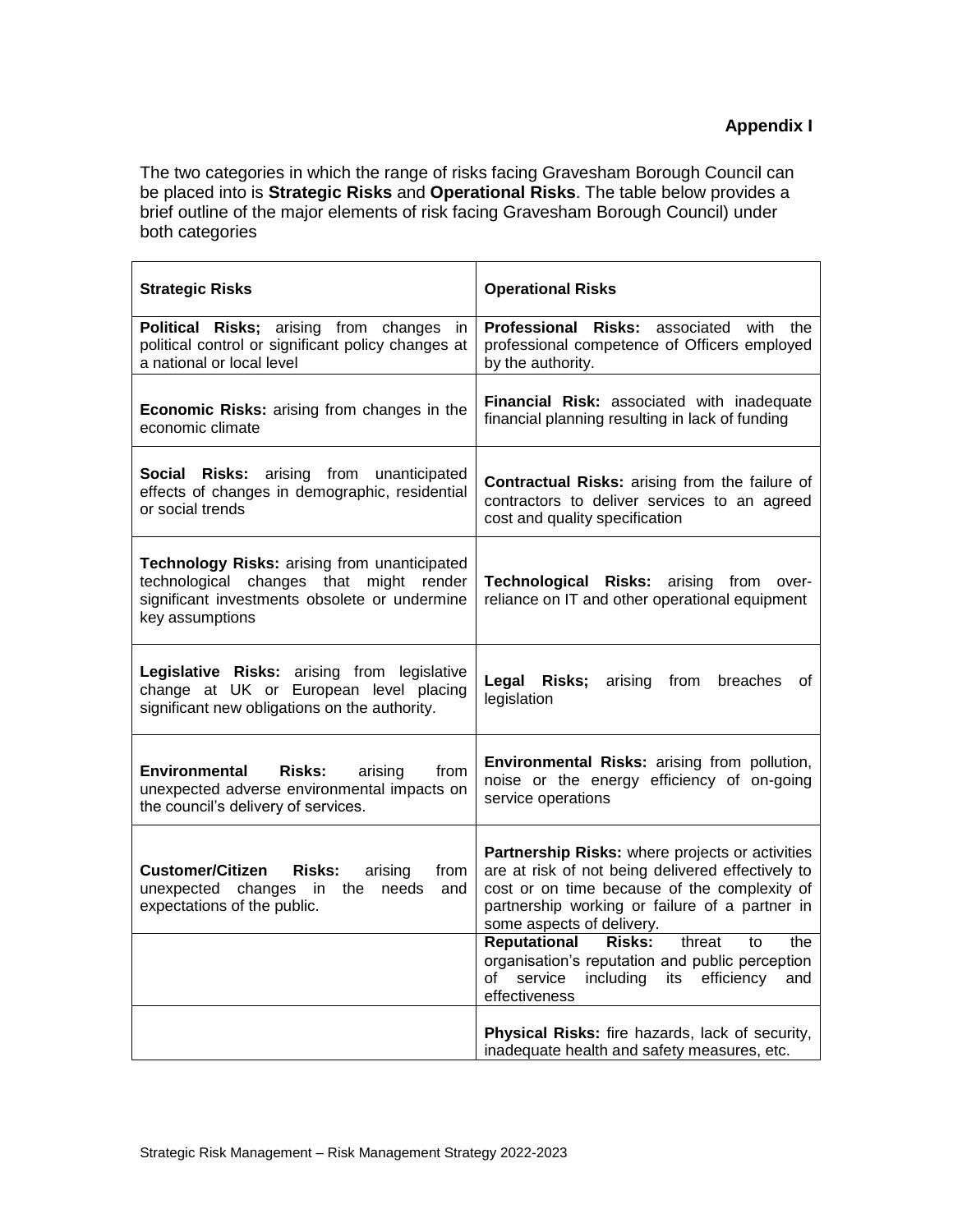## **Appendix II**

## **The Risk Matrix**

|                                       | <b>Very</b><br>High | $\sqrt{5}$               | 5                       | 10                      | 15               | 20                      |
|---------------------------------------|---------------------|--------------------------|-------------------------|-------------------------|------------------|-------------------------|
| <b>LIKELIHOOD</b>                     | High                | $\overline{\mathcal{A}}$ | $\overline{\mathbf{4}}$ | 8                       | 12               | 16                      |
|                                       | <b>Medium</b>       | $\sqrt{3}$               | 3                       | $6\phantom{1}6$         | $\boldsymbol{9}$ | 12                      |
|                                       | Low                 | $\overline{c}$           | $\overline{2}$          | $\overline{\mathbf{4}}$ | $6\phantom{1}6$  | 8                       |
|                                       | <b>Very</b><br>Low  | 1                        | 1                       | $\overline{2}$          | 3                | 4                       |
|                                       | <b>High Risk</b>    |                          | $\mathbf{1}$            | $\overline{2}$          | $\mathbf{3}$     | $\overline{\mathbf{4}}$ |
| <b>Medium Risk</b><br><b>Low Risk</b> |                     |                          | <b>Negligible</b>       | Significant             | <b>Serious</b>   | <b>Critical</b>         |
|                                       | <b>IMPACT</b>       |                          |                         |                         |                  |                         |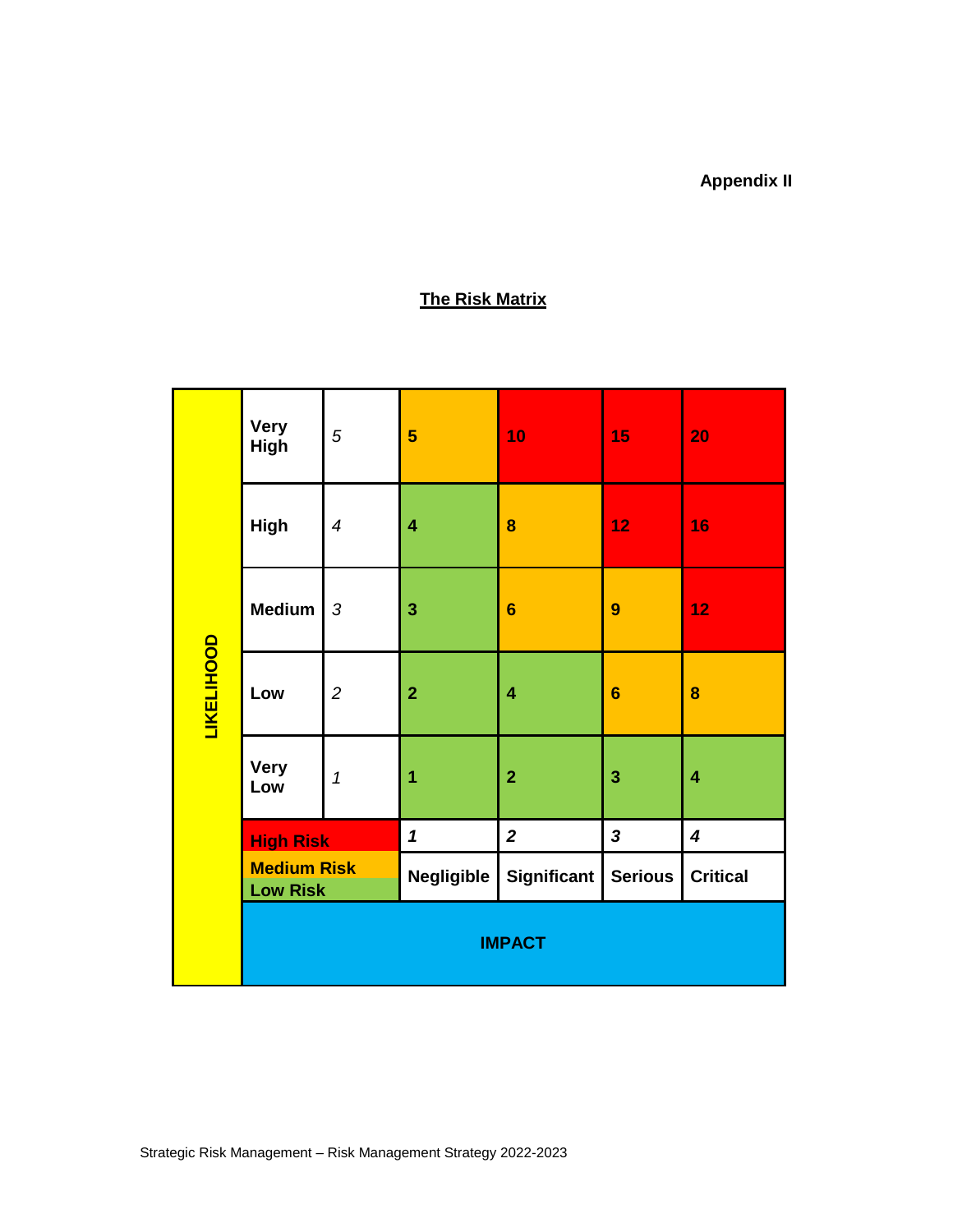## Guidance used for assessing Likelihood and Impact **Appendix II**

| Likelihood: |              |                                                                                                                                                                                                                                         |  |  |  |
|-------------|--------------|-----------------------------------------------------------------------------------------------------------------------------------------------------------------------------------------------------------------------------------------|--|--|--|
| Rating      | <b>Score</b> |                                                                                                                                                                                                                                         |  |  |  |
| Very High   | 5            | On the evidence and knowledge of officers and members it is almost<br>certain that this issue will occur sometime within the next year. The issue<br>may have already occurred in previous years either at the council or<br>elsewhere. |  |  |  |
| High        | 4            | On the evidence and knowledge of officers and members it is very likely<br>that this issue or event will occur in the coming year.                                                                                                      |  |  |  |
| Medium      | 3            | On the evidence and knowledge of officers and members the issue is<br>more likely to occur than not in the coming year.                                                                                                                 |  |  |  |
| Low         | $\mathbf{2}$ | On the evidence and knowledge of officers and members it is unlikely that<br>this event will occur in the coming year. Occurrences of this risk have<br>occurred in the past but occurrences are very few and far between.              |  |  |  |
| Very Low    | 1            | On the evidence and knowledge of officers and members it is unlikely that<br>this event would occur in either the coming year or in future years.                                                                                       |  |  |  |

#### **Impact:**

| Rating      | <b>Score</b> |                                                                                                                                                                                                                                                                                                                                                                                                                                                                                                                    |
|-------------|--------------|--------------------------------------------------------------------------------------------------------------------------------------------------------------------------------------------------------------------------------------------------------------------------------------------------------------------------------------------------------------------------------------------------------------------------------------------------------------------------------------------------------------------|
| Critical    | 4            | The impact that the occurrence of this risk would have on the authority<br>would threaten the council's financial stability. The delivery of service to<br>the public could be affected either permanently or for a long duration and<br>the council would be unable to achieve its key objectives. There would<br>be a seriously damaging impact on the council's reputation through poor<br>media coverage.                                                                                                      |
| Serious     | 3            | The financial impact on the authority would be serious although would not<br>threaten the stability of the council's financial position. Services would<br>experience disruption with the delivery of services being affected for a<br>number of days. Whilst the council's objectives would be met there would<br>be significant delays in achieving them. The council would endure poor<br>media coverage for a period of time affecting the council's reputation<br>which would take some time to recover from. |
| Significant | 2            | There would be a financial impact on the authority however this would be<br>manageable within the council's existing financial resources. There may<br>be disruption to services and possibly delays in achieving the council's<br>objectives. There may be poor media coverage which could affect the<br>council in the long term.                                                                                                                                                                                |
| Negligible  | 1            | There is little or no financial impact of the risk to the authority. There<br>would be no disruption to the delivery of the council's key objectives or<br>frontline services. It is unlikely that this risk will impact on the council's<br>reputation                                                                                                                                                                                                                                                            |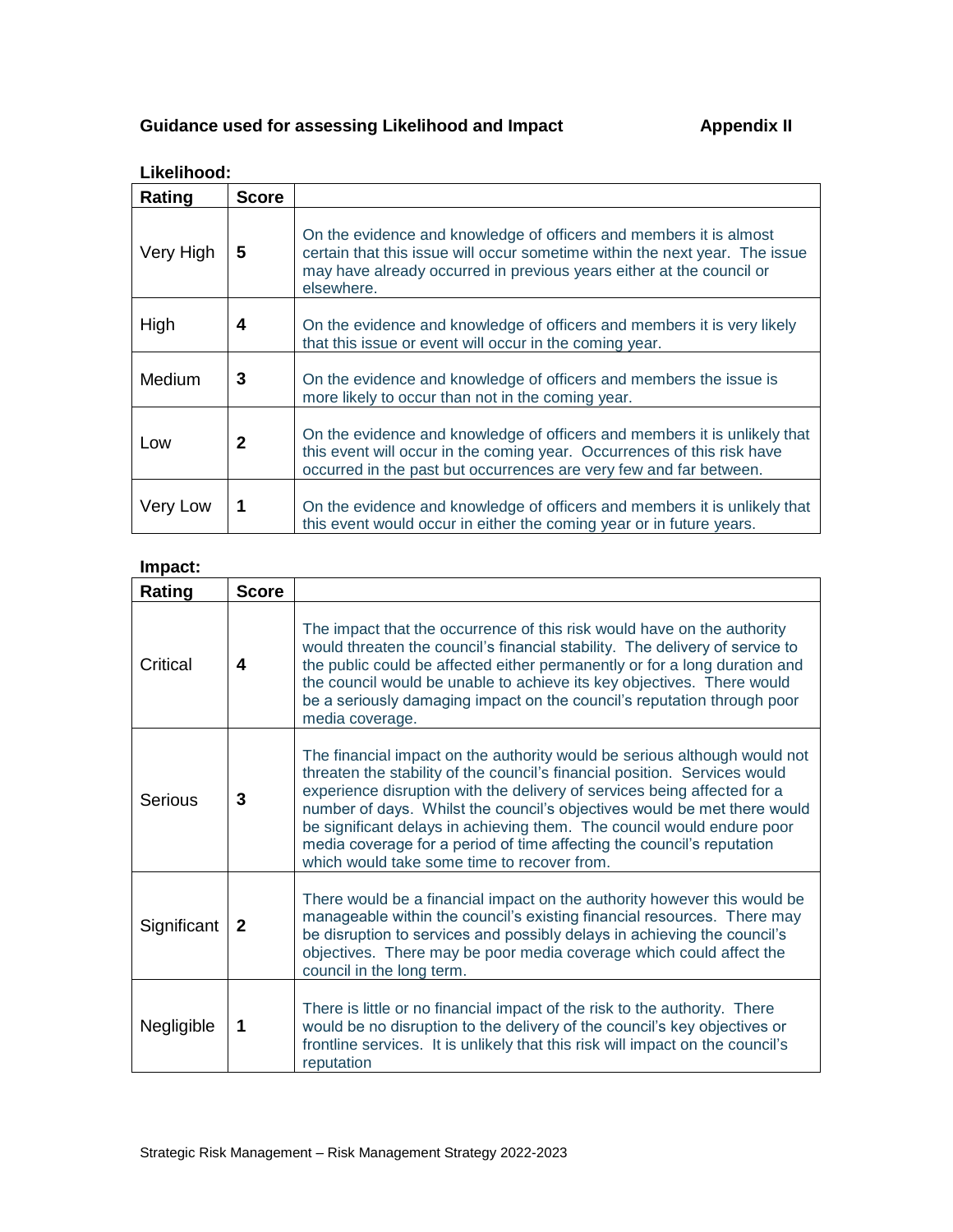**The roles and responsibilities of various key individuals and groups in relation to risk management Appendix III**

| Table (i)                                            | <b>Cabinet &amp;</b><br><b>Members</b>                                                                                                                       | <b>Finance &amp; Audit</b><br><b>Committee</b>                                                                                          | <b>Management</b><br><b>Team</b>                                                                                                   | <b>Service</b><br><b>Managers</b>                                       | <b>Support</b><br><b>Services</b> | <b>Service</b><br><b>Providers</b> |
|------------------------------------------------------|--------------------------------------------------------------------------------------------------------------------------------------------------------------|-----------------------------------------------------------------------------------------------------------------------------------------|------------------------------------------------------------------------------------------------------------------------------------|-------------------------------------------------------------------------|-----------------------------------|------------------------------------|
| <b>Risk</b><br><b>Management</b><br><b>Framework</b> | Review of the Risk<br>Management<br>Framework on an<br>annual basis                                                                                          | Provide independent<br>assurance on the<br>adequacy of the Risk<br>Management<br>Framework.                                             | Determine & agree<br>Risk Management<br>Framework                                                                                  |                                                                         | Provide advice &<br>support       |                                    |
| <b>Risk</b><br><b>Management</b><br><b>Strategy</b>  | Review the Risk<br>Management<br>Strategy on an<br>annual basis                                                                                              | <b>Review Risk</b><br><b>Management Strategy</b><br>prior to Cabinet Approval.                                                          | Determine & agree<br><b>RM Strategy</b>                                                                                            |                                                                         | Provide advice &<br>support       |                                    |
| Corporate<br><b>Risk Register</b>                    | Determine & agree<br>risks for inclusion in<br><b>Corporate Risk</b><br>register.<br>Carry out Annual<br>Review of the<br><b>Corporate Risk</b><br>Register. | Identify risks for inclusion<br>in Corporate Risk<br>Register<br><b>Review Corporate Risk</b><br>Register prior to Cabinet<br>Approval. | Determine & agree<br>risks for inclusion in<br><b>Corporate Risk</b><br>Register                                                   | Identify risks for<br>inclusion in<br><b>Corporate Risk</b><br>Register | Provide advice &<br>support       |                                    |
| <b>Service Risk</b><br><b>Registers</b>              |                                                                                                                                                              |                                                                                                                                         | Agree risks for<br>inclusion in Service<br><b>Risk Registers</b><br>Carry out annual<br>review of Service<br><b>Risk Registers</b> | Determine risks<br>for inclusion in<br><b>Service Risk</b><br>Registers | Provide advice &<br>support       |                                    |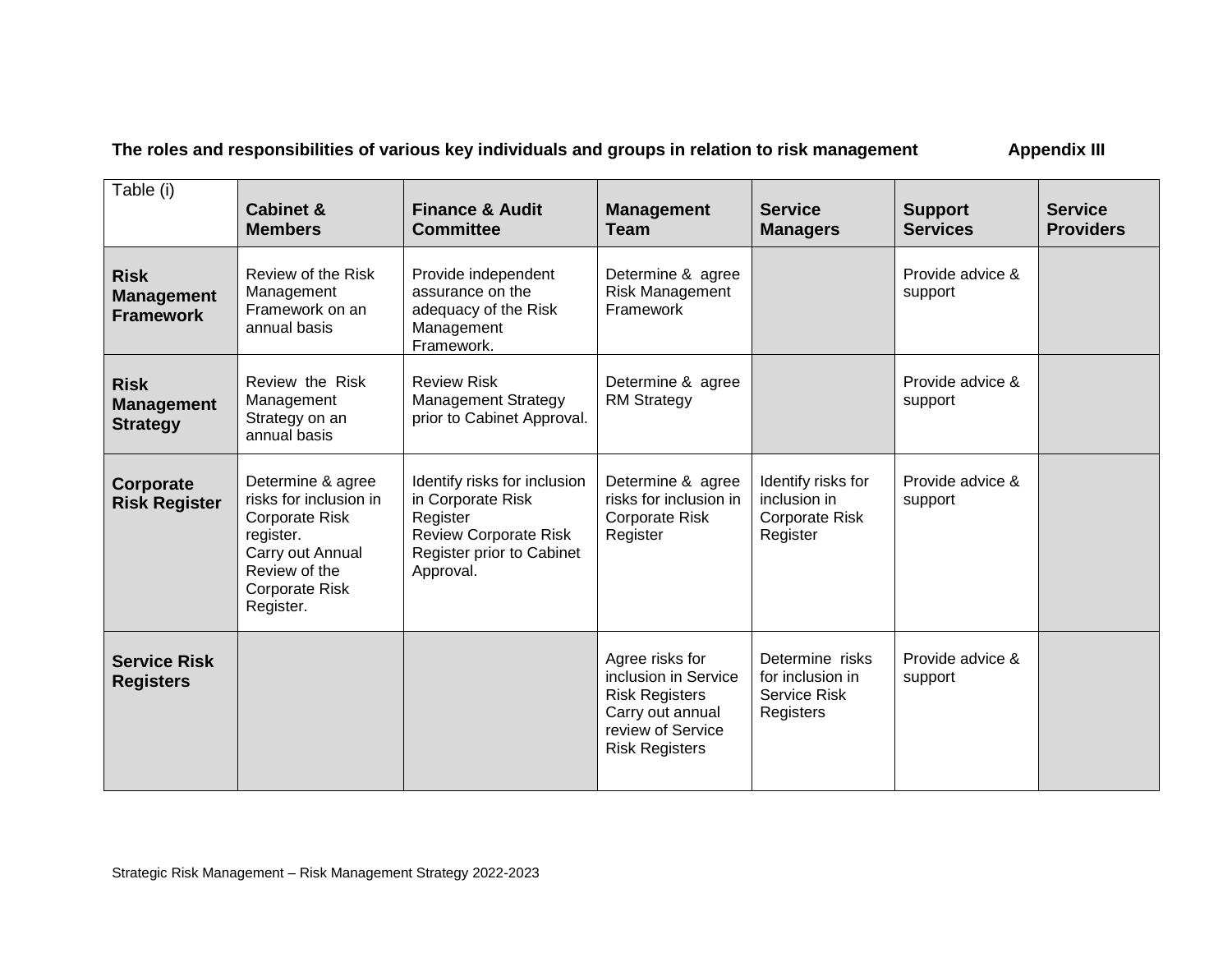The roles and responsibilities of various key individuals and groups in relation to risk management **Appendix III** 

| Table (i)                                      | <b>Cabinet &amp;</b><br><b>Members</b>                      | <b>Finance &amp; Audit</b><br><b>Committee</b>                          | <b>Management</b><br><b>Team</b>                                         | <b>Service</b><br><b>Managers</b>              | <b>Support</b><br><b>Services</b>                                                                  | <b>Service</b><br><b>Providers</b>                                                                                              |
|------------------------------------------------|-------------------------------------------------------------|-------------------------------------------------------------------------|--------------------------------------------------------------------------|------------------------------------------------|----------------------------------------------------------------------------------------------------|---------------------------------------------------------------------------------------------------------------------------------|
| Step 1<br><b>Risk</b><br><b>Identification</b> | <b>Identify Strategic</b><br><b>Risks</b>                   | Discuss possible risks for<br>inclusion in the revised<br>risk register | Identify Strategic &<br>cross service risks                              | <b>Identify Strategic</b><br>& Service risks   | Provide advice &<br>support                                                                        | Maintain<br>awareness of<br>risks &<br>feeding these<br>into the formal<br>processes                                            |
| Step 2<br><b>Risk Analysis</b>                 | Analyse likelihood &<br>impact of Strategic<br><b>Risks</b> |                                                                         | Analyse likelihood<br>& impact of<br>Strategic & cross<br>service risks. | Analyse Strategic<br>& Service risks           | Provide advice &<br>support.<br>Responsible for<br>Core Functions of<br><b>Risk</b><br>Management. | Maintain<br>awareness of<br>the impact &<br>cost of risks &<br>feeding<br>information &<br>data<br>into the formal<br>processes |
| Step 3<br><b>Risk Profiling</b>                | Profile Strategic<br><b>Risks</b>                           |                                                                         | Profile Strategic &<br>cross service risks                               | Profile Strategic &<br>Service risks           | Provide advice &<br>support                                                                        |                                                                                                                                 |
| Step 4<br><b>Risk</b><br><b>Prioritisation</b> | <b>Prioritising Strategic</b><br><b>Risks</b>               |                                                                         | <b>Prioritise Strategic</b><br>& cross service<br>risks                  | <b>Prioritise Strategic</b><br>& Service risks | Provide advice &<br>support                                                                        |                                                                                                                                 |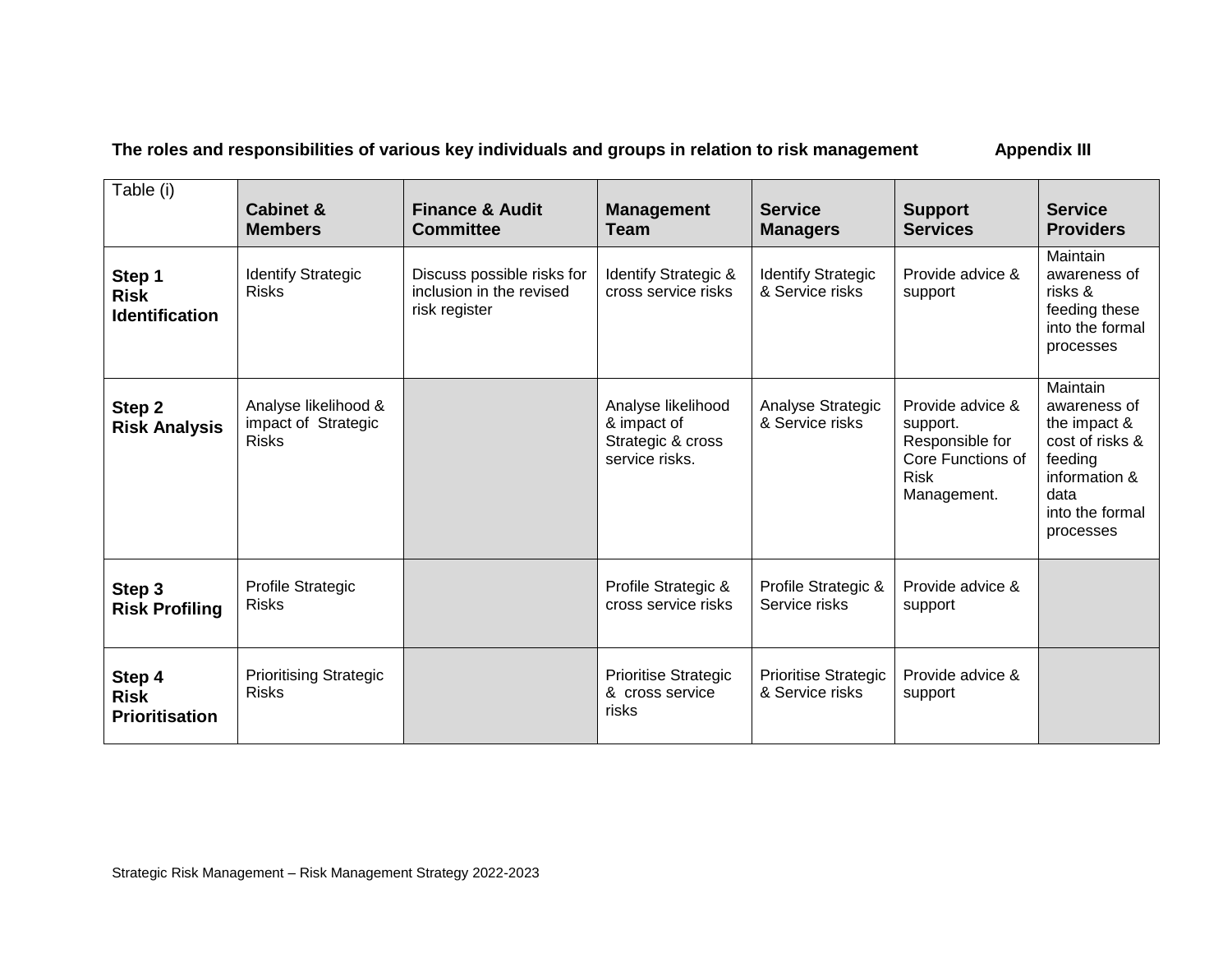The roles and responsibilities of various key individuals and groups in relation to risk management **Appendix III** 

| Table (i)                                                                                | <b>Cabinet &amp;</b><br><b>Members</b>                                                      | <b>Finance &amp; Audit</b><br><b>Committee</b>                                              | <b>Management</b><br><b>Team</b>                                                                                                                                                                                    | <b>Service</b><br><b>Managers</b>                                                                                                                                 | <b>Support</b><br><b>Services</b>                                 | <b>Service</b><br><b>Providers</b>                                                             |
|------------------------------------------------------------------------------------------|---------------------------------------------------------------------------------------------|---------------------------------------------------------------------------------------------|---------------------------------------------------------------------------------------------------------------------------------------------------------------------------------------------------------------------|-------------------------------------------------------------------------------------------------------------------------------------------------------------------|-------------------------------------------------------------------|------------------------------------------------------------------------------------------------|
| Step 5<br><b>Determining</b><br>risk<br>management<br><b>Actions</b>                     | Determine actions to<br>transfer, tolerate,<br>treat or terminate<br><b>Strategic Risks</b> |                                                                                             | Determine actions<br>to transfer, tolerate,<br>treat or terminate<br>Strategic & cross<br>service risks                                                                                                             | Determine action<br>on Strategic and<br>service risks<br>Delegate<br>responsibility for<br>control Ensure<br>adequate service<br>continuity plans<br>are in place | Provide advice &<br>support                                       |                                                                                                |
| Step 6<br><b>Risk Control</b>                                                            | Determine control<br>Actions                                                                |                                                                                             | Control risks by<br>delegating<br>responsibility                                                                                                                                                                    | <b>Control Risks</b><br>including those<br>delegated by<br>Management<br>Team                                                                                     | Provide advice &<br>support, & control<br>specific risk<br>areas. | Control risk in<br>their jobs                                                                  |
| Step 7<br><b>Monitoring &amp;</b><br>Progress/<br><b>Performance</b><br><b>Reporting</b> |                                                                                             | Monitor the effective<br>development & operation<br>of risk management in<br>the authority. | Monitor progress<br>on managing<br>strategic & cross-<br>business risks &<br>review the<br>implementation of<br>the Risk<br>Management<br>Framework, Risk<br>Management<br>Strategy & Risk<br>Management<br>Process | Monitor progress<br>on managing risks<br>Report to the<br>departmental<br>management<br>team                                                                      | Provide advice &<br>support                                       | Monitor<br>progress on<br>managing job<br>related risks<br>Report to the<br>Service<br>Manager |